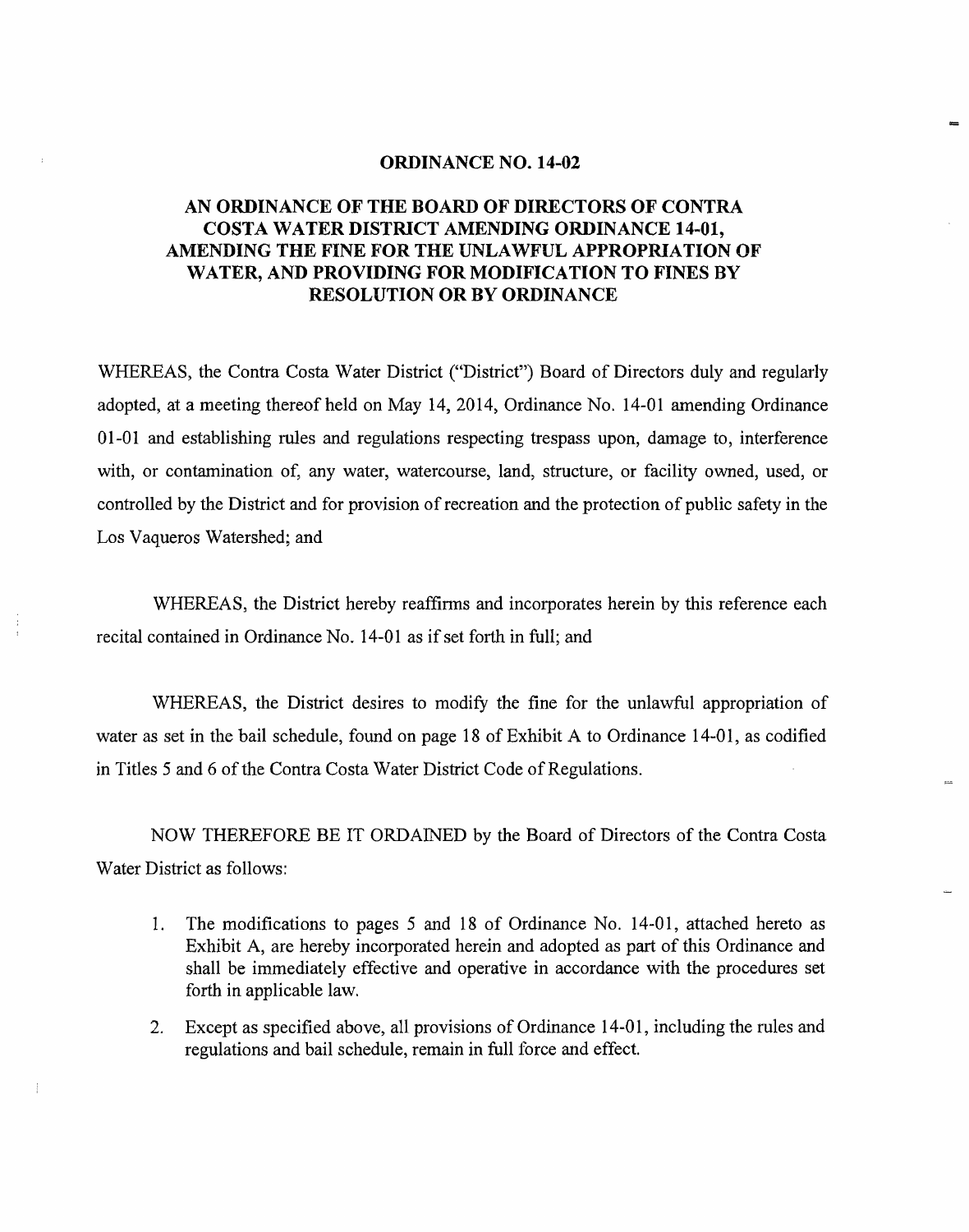- 3. Subsequent modifications to the bail schedule codified in Title 6 of the Contra Costa Water District Code of Regulations may be made from time to time by resolution or by ordinance.
- 4. If any provision of this Ordinance, including the rules and regulations attached hereto and incorporated herein, or any part thereof, is for any reason held to be ultra vires, invalid, or unconstitutional, the remaining provisions of this Ordinance shall not be affected, but shall remain in full force and effect, and to this end the provisions of this Ordinance are severable.
- 5. It is the intent of the Contra Costa Water District that references in signs, notices, or otherwise to Ordinance No. 14-01 shall be deemed to refer to Ordinance No. 14-01 as amended from time to time by this or subsequent ordinances and resolutions as provided for herein.
- 6. This ordinance shall take effect immediately upon adoption. The General Manager is authorized and directed to cause the bail amounts established hereby to be inserted in Title 6 of the Contra Costa Water District Code of Regulations.

\* \* \* \* \* \* \* \*

The foregoing Ordinance was duly and regularly adopted at a meeting thereof held on December 10, 2014, by the Board of Directors of Contra Costa Water District by the following vote of the Board:

AYES: **Boatmun, Burgh, Borba, Campbell** 

NOES:

ABSENT:

ABSTAIN:

Joseph Q L. Campbell, President

Contra Costa Water District

ATTEST:

<u>Mary a Niher</u><br>Mary A. Neher, District Secretary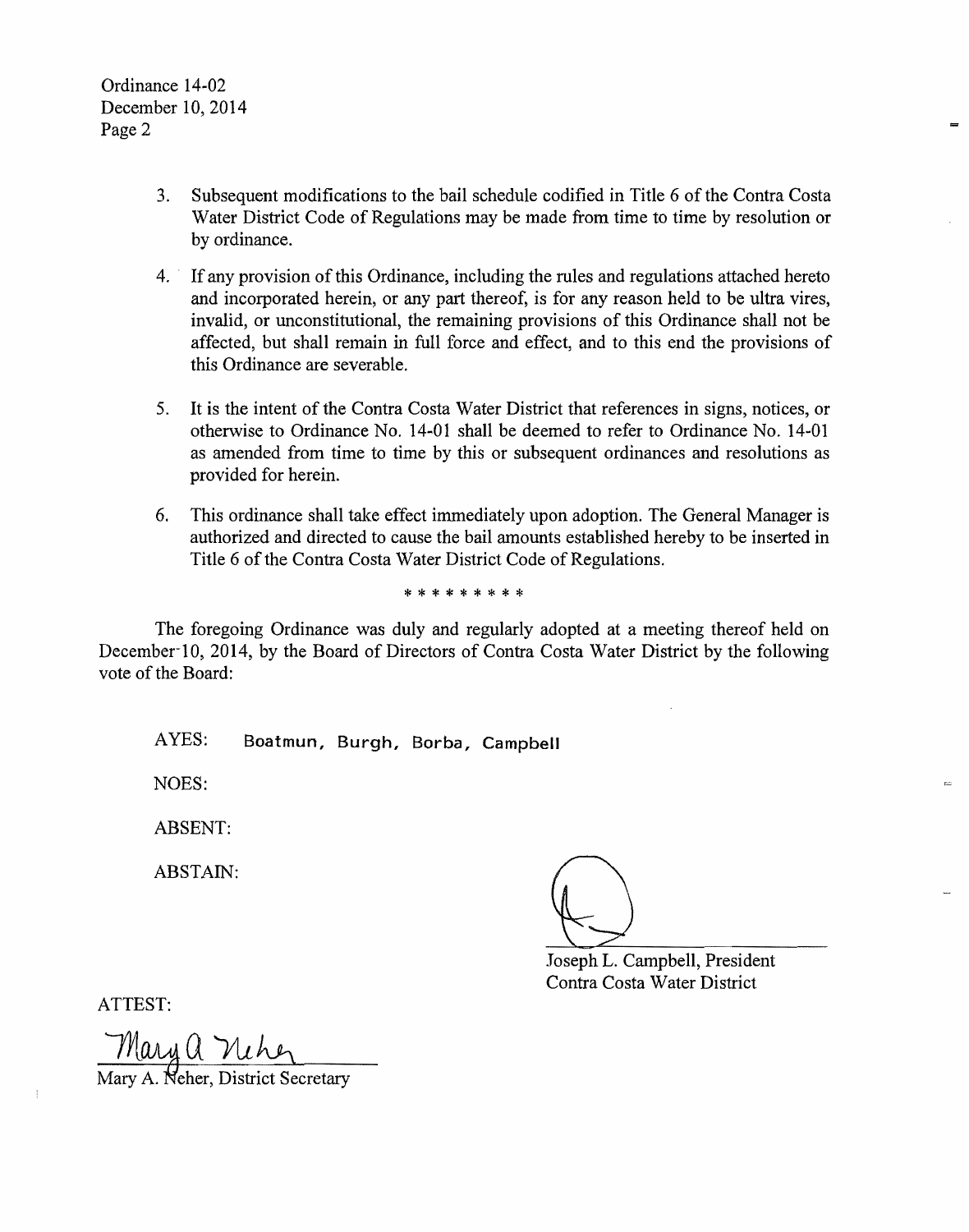

# I. **PURPOSE**

The Board of Directors of the Contra Costa Water District (District) adopted these rules and regulations after finding and determining that they are necessary:

- to prevent water pollution or contamination;
- to protect the health and safety of the District's customers and other members of the public;
- for the control, operation, and protection of the Reservoirs and surrounding and related lands the District owns, operates or controls;
- for the control, operation, and protection of structures, facilities, and equipment used in connection with the Reservoirs and surrounding and related lands; and
- for the protection of property, Watershed, and watercourses, including the Contra Costa Canal, its lands, buildings, and facilities the District owns, operates or controls.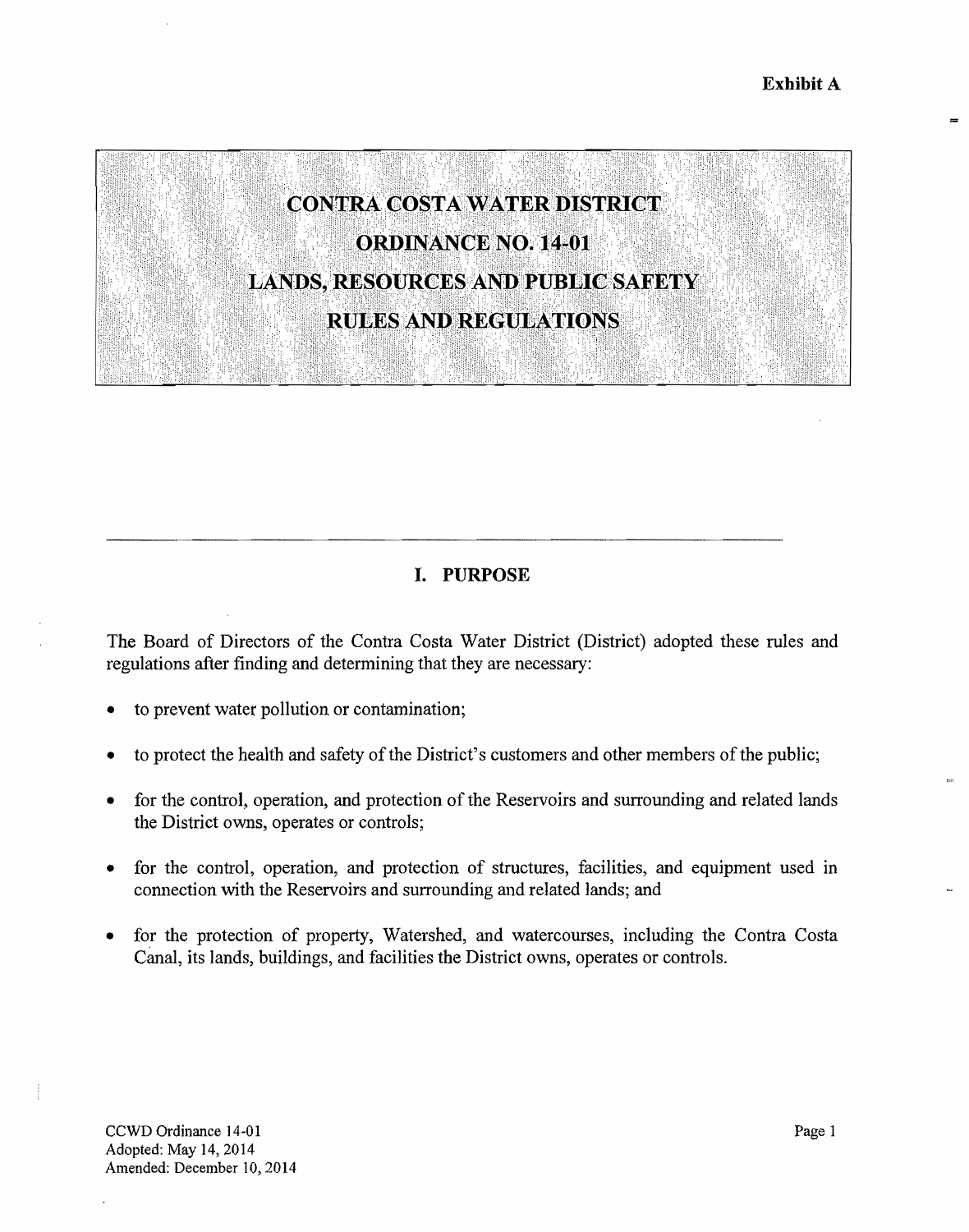# **II. GENERAL PROVISIONS**

## **SECTION 2.00**

- 2.01 All persons to whom a permit has been granted, authorizing exclusive use of a designated area, or authorizing staging of a special event, must agree in writing to indemnify and hold the District hannless for injury or damage caused by the activity sponsored by the pennittee, and said person shall be liable to the District for any and all injury to persons or damage to lands and facilities owned by the District which results from the activity of the permittee or is caused by any participant in said activity, and shall provide insurance coverage at levels set by Board resolution sufficient to provide reasonable insurance coverage for such use or event.
- 2.02 Any person entering upon District property shall abide by the rules and regulations of the District, the regulations or provisions of any sign or posted notice, the conditions of any permit, the lawful order or instructions of authorized persons, the laws of the United States and the State of California, and all applicable county, and other local ordinances.
- 2.03 The following Regulations shall apply to all Persons except:

A. District employees, Contractors, Concessionaires, or employees of District's Contractors and Concessionaires acting within the scope of their authorized duties.

B. Employees of Federal, State, County or Municipal governments or other agencies or districts acting within the scope of their authorized duties and with the knowledge of the District.

C. Persons possessing current District Permits to the extent that such Permits specifically suspend a section or sections of the regulations, so long as the holder of the Permit is in compliance with all conditions of the Permit and all other District regulations.

D. Persons who hold an interest in District Property who are engaged in activities expressly authorized in the terms and conditions of the instrument that created such interest.

2.04 Pursuant and subject to this Ordinance, any violation or attempted violation of these Rules and Regulations is an infraction and punishable by a fine. Citations for such violations will be issued by the District's Authorized Personnel.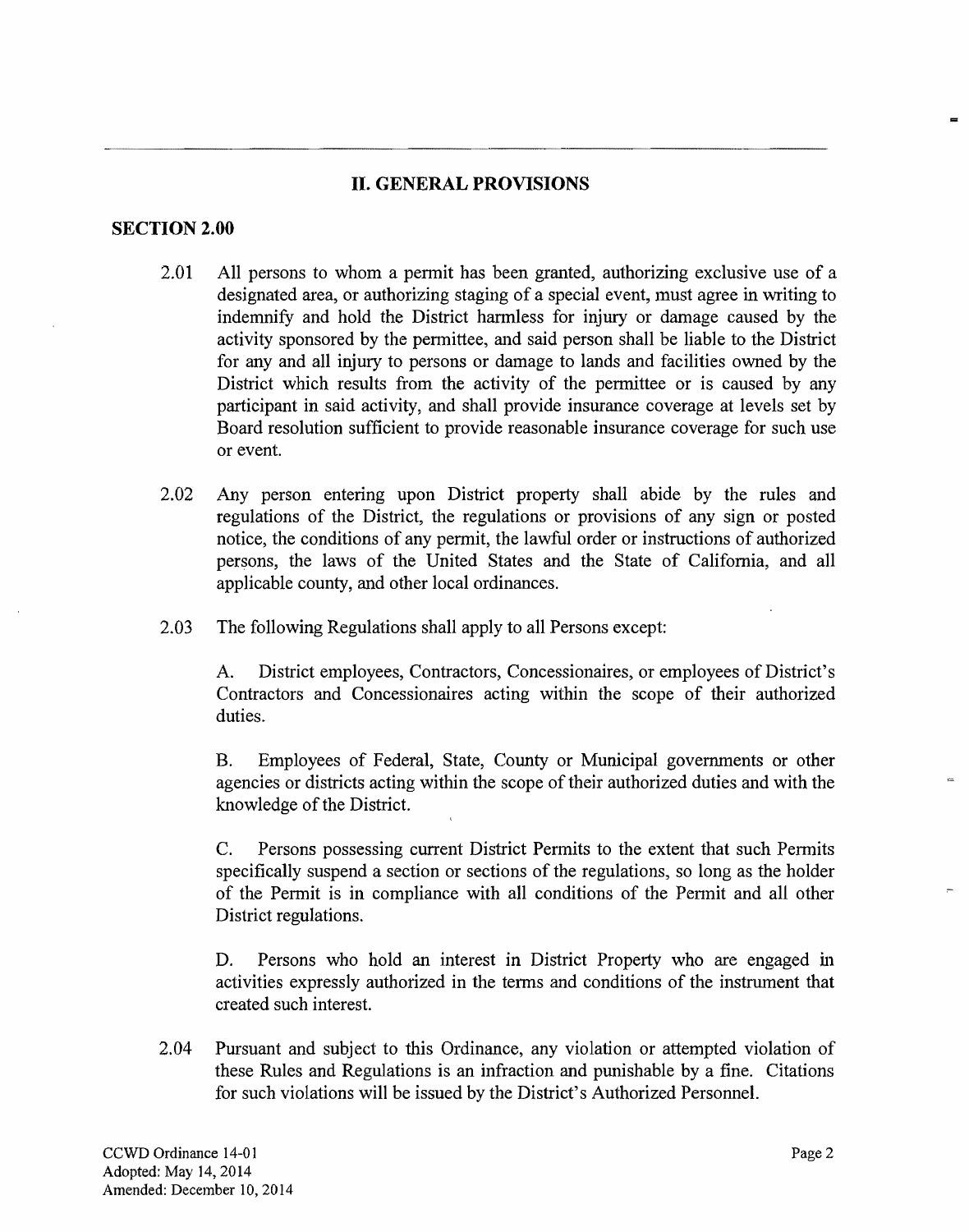2.05 Notwithstanding any other provision in this Ordinance, any violation of this Ordinance that also constitutes a misdemeanor under the California Water Code, California Health and Safety Code or California Penal Code may, in the sole discretion of the District, be prosecuted as a misdemeanor in addition to, or in place of, enforcement under this Ordinance. Activities prohibited pursuant to this Ordinance may constitute multiple violations of these rules and regulations and may be independently, or collectively, prosecuted in the District's sole discretion.

- 2.06 Violations of this Ordinance may be enforced by authorized employees of any public agency with whom the District has an agreement for operation, security, or law enforcement.
- 2.07 Authorized District Personnel may withdraw or revoke the privilege of access to District Property for any Person violating any provision of these Rules and Regulations or any applicable statute or regulations.
- 2.08 District employees, Contractors, Concessionaires, and employees of District's Contractors and Concessionaires shall abide by the laws of the United States, the State of California and all applicable county and municipal ordinances.
- 2.09 Special regulations enacted by the District's Board do not preclude the application of these general regulations unless expressly stated in the special regulation.
- 2.10 Where a Section or a subsection hereof is amended or repealed by the District's Board, violations prior to the effective date of the amendment or repeal shall be prosecuted as though the Section or subsection had not been so amended or repealed.
- 2.11 Those words having the first letter capitalized are a defined term and the definition is contained in Article IV.

## III. **PROTECTION OF PERSONS, RESOURCES, AND PROPERTY**

It shall be unlawful for any Person:

## **SECTION 3.00**

- 3.01 To enter upon any District Property without a Permit in possession and without the payment of the required fee, when a fee is required.
- 3.02 To use, occupy, or otherwise remain in a building, structure, facility, parking area, picnic area, or other area within District Property for which a fee is charged and a

CCWD Ordinance 14-01 Page 3 Adopted: May 14, 2014 Amended: December 10, 2014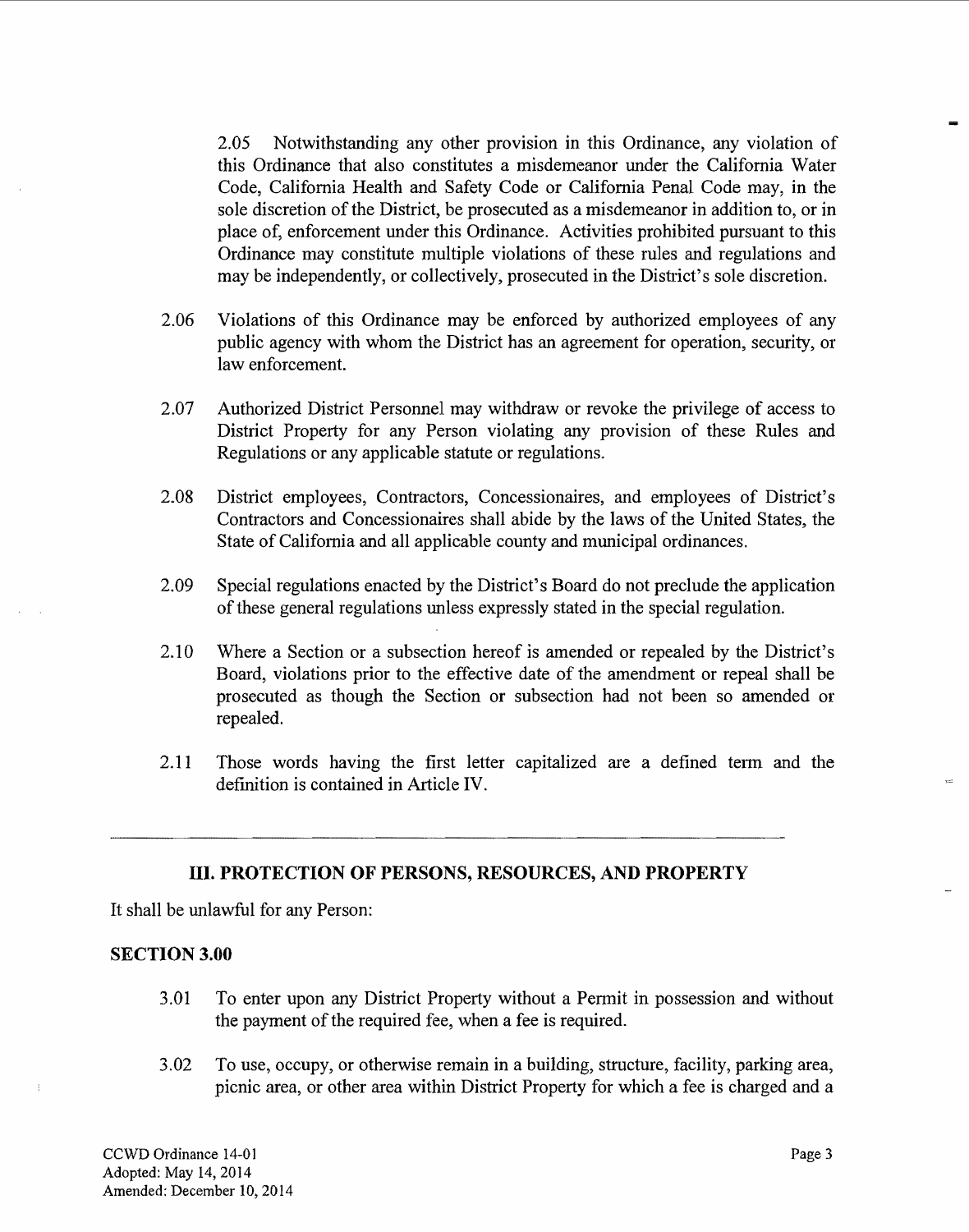Pennit required unless that Person has paid the required fee and possesses a current and valid Pennit.

- 3.03 To fail to exhibit and/or surrender any Permit when requested by Authorized Personnel.
- 3.04 To permit unauthorized use of any Pennit by any Person, or to display or in any manner use an expired or otherwise invalid Permit.
- 3.05 To use any Pennit issued to another Person for entry upon and/or use of District Property.
- 3.06 To fish on any District Property or Reservoir shoreline specifically designated for fishing without a valid Daily Fishing Access Pass in possession or to fish in any other area at any time.
- 3.07 To fish within 50 yards of any marina, dock or shoreline not specifically designated for fishing.
- 3.08 To fish in any Waterbody other than within designated areas of the Los Vaqueros Reservoir.
- 3.09 To possess or use any live fish or other aquatic life, amphibian, or reptile, living or dead, as bait in any District waterbody in which fishing is permitted ( other than salmon eggs and worms) unless specifically approved by the State Department of Fish and Game and Contra Costa Water District.
- 3 .10 To fish within fifty yards of a fish planting truck in the process of planting fish and for three hours after the same planting of fish.
- 3.11 To operate or use any Vessel on any District Waterbody without a valid Permit in possession.
- 3.12 To attach any rope, wire or other object to any tree or plant except as provided in Section 9.05.02(c) of the California State Fish and Game Code.
- 3 .13 To operate any vehicle on District surfaced or unsurfaced roadways or other areas on the Los Vaqueros watershed except Walnut Boulevard, Los Vaqueros Road, and the Los Vaqueros Marina Access Road.
- 3.14 To feed any wild animal at any time on District property.
- 3.15 To hold or conduct any Group Activity such as a picnic, hike or other activity on District Property involving more than 9 participants without prior written approval of the District.

 $\sim$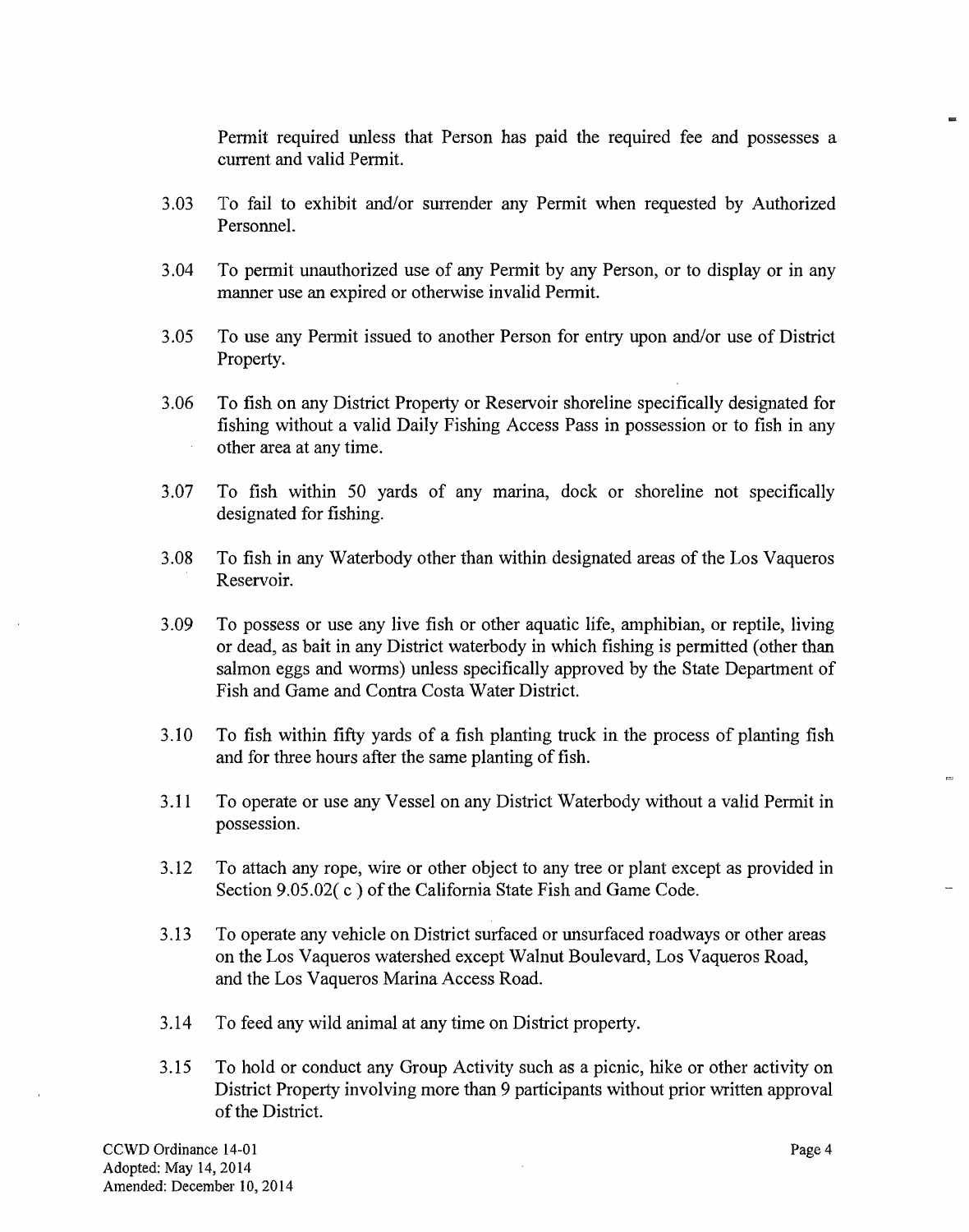- 3.16 To permit any animal to graze on any District Property except with written permission of the District. The District can assess a fee of not more than \$100 per day for each animal remaining without written permission.
- 3.17 To park or store a Vehicle, equipment, supplies or materials on District Property without a valid Permit.
- 3.18 To take a commercial photograph or make a commercial, movie, recording, or video on District Property without a valid Permit in possession, and payment of any required fees.
- 3.19 To sell or offer to sell, give, or to engage in the business of soliciting, selling, giving, or peddling any food, beverage, goods, wares, merchandise or service(s) on District Property without a valid Permit in possession.
- 3.20 To advertise or solicit any services by means of handouts and/or handbills, on District Property without a valid Permit in possession.
- 3.21 To import fill or alter the grade on any District property without a valid Permit.
- 3.22 To install or maintain a gate or access point without a valid Permit.
- 3.23 To install, maintain or construct any drain, which diverts surface water onto District Property without a valid Permit.
- 3.24 To install or maintain landscaping or a garden on any District Property without a valid Permit.
- 3.25 To appropriate water from any District Waterbody without a valid Permit in [possession.To](https://possession.To) open any valve or fire hydrant, or by other means, take or draw any water from any reservoir, pipe, canal, hydrant or other facility owned or operated by the District without prior authorization.
- 3.26 To pollute or in any manner to contaminate or attempt to pollute or contaminate any Reservoir, or other Waterbody, waterway, spring, well, or other water source or water supply.
- 3.27 To make bodily contact or permit one's clothing, boots, waders, or other garments to make contact with the water of any District Waterbody, except at approved and designated swimming locations.
- 3.28 To operate a hydraulic dredge, monitor or similar device within any District waterway or Waterbody.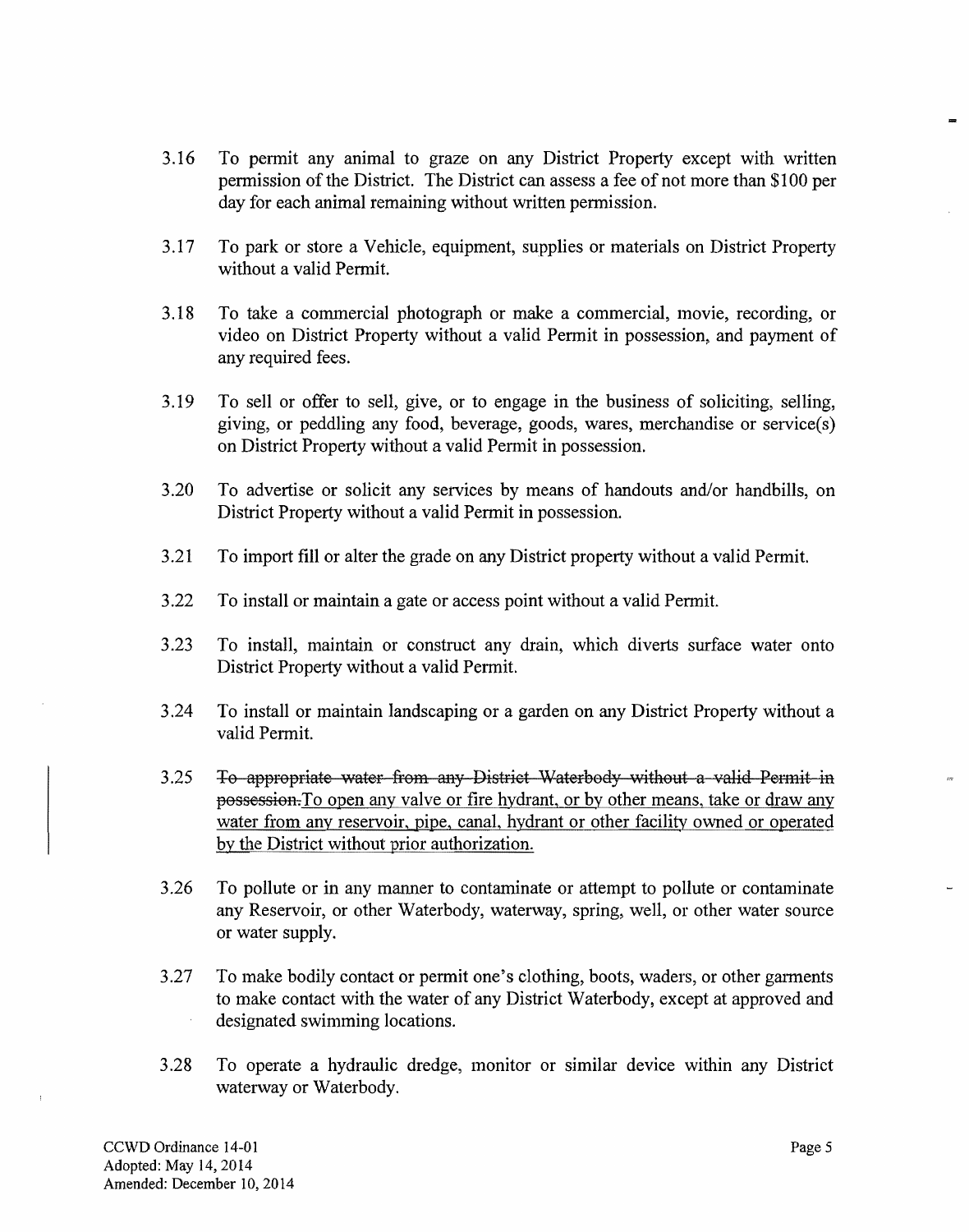- 3.29 To permit any animal to swim, wade, drink from, or otherwise come into bodily contact with any waterway or Waterbody, including Los Vaqueros Reservoir.
- 3.30 To deposit, place, dispose of, discharge, or allow to enter any District Property or Waterbody, any debris, trash, used appliances or equipment, Waste Matter, or litter, or other similar material except at receptacles or sanitary facilities designated and provided for such use.
- 3.31 To cause or allow to be discharged any hazardous materials or petroleum products in any manner to contaminate in any way whatsoever any District Property, Watershed or Waterbody.
- 3.32 To fail to promptly remove from any District Property to an appropriate receptacle, any fecal matter deposited thereon by a dog or any other animal in said Person's charge.
- 3.33 To smoke on District Property except in designated locations.
- 3.34 To sell, possess, allow, or use fireworks of any kind on District Property.
- 3.35 To light, build, or maintain any type of fire, including portable barbecues and camp stoves, on District Property except within designated sites and in units constructed and provided for that use. The District representative may prohibit all fires due to actual or predicted high, very high, or extreme fire hazard conditions.
- 3.36 To gather or attempt to gather wood or other fuel within any District Property.
- 3.37 To operate any internal combustion engine of any kind on any District Property without an efficient, operative muffler and spark arrester approved by the California Department of Forestry and Fire Protection, with the exception of passenger vehicles with operating mufflers or turbo-charged diesel engines in approved areas.
- 3.38 To leave a fire, a lit portable barbecue or a lit camp stove unattended on any District Property.
- 3.39 To disturb, injure, damage, collect, remove, take or attempt to disturb, injure, damage, collect, remove or take any rock, mineral, plant, vertebrate or invertebrate or human-made feature, or to disturb a habitat, without a valid District Permit in possession.
- 3.40 To damage, injure, collect or remove or attempt to damage, injure, collect or remove any object of paleontological, archeological or historical interest or value as determined by the District.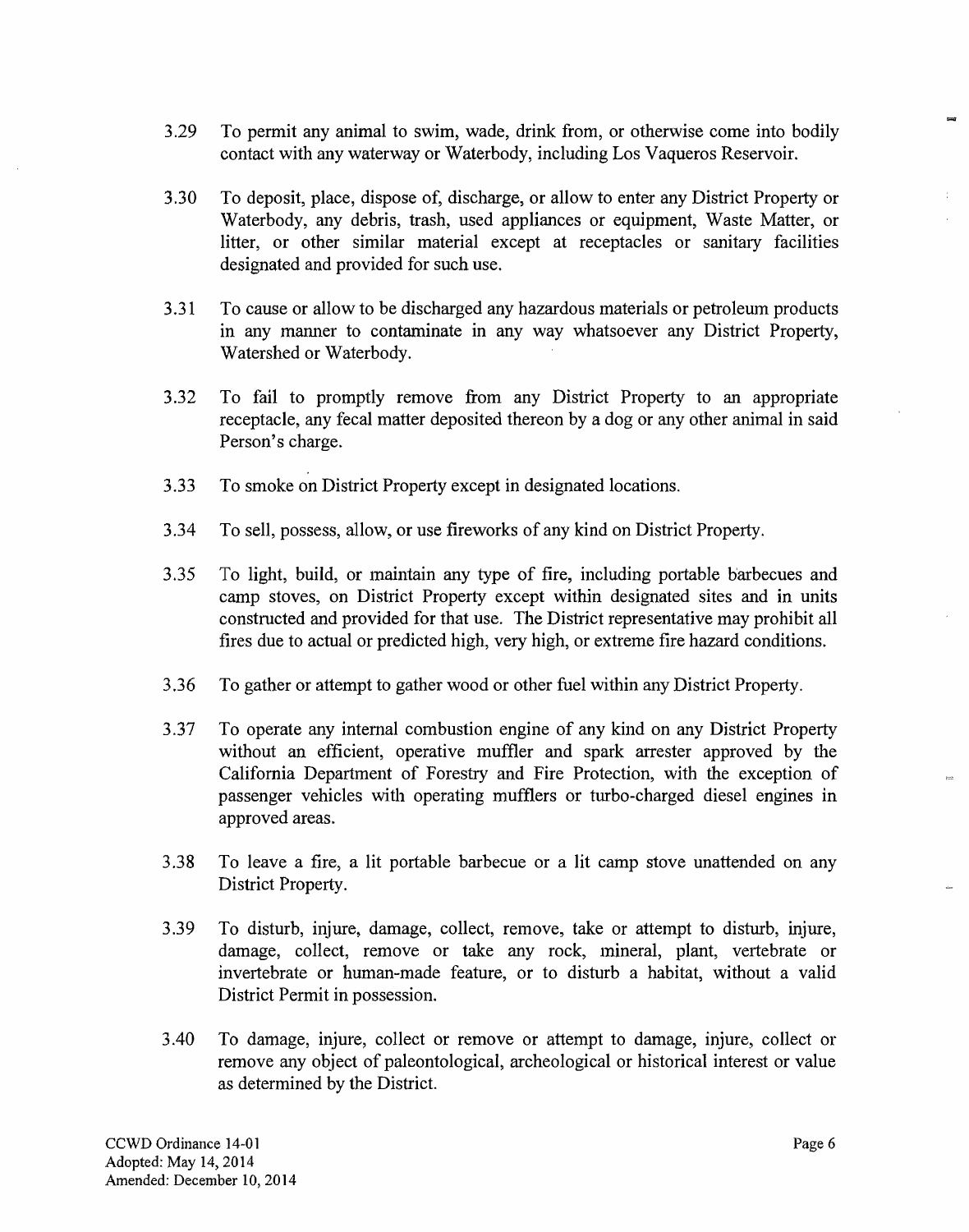- 3.41 To hunt, trap, shoot at, or kill any animal or to attempt to hunt, trap, shoot at, pursue, insure, harass or kill any animal on any District Property without a valid Permit in possession.
- 3.42 To damage or otherwise disturb the natural environment including the cutting and gathering of trees or parts of trees and/or the removal of wood from District Property without a valid Permit in possession.
- 3.43 To disturb, molest, damage, injure, take, place, plant, collect, remove or interfere with any animals, plants, or other native or non-native species including livestock, wildlife, and protected species, or to harass or otherwise harm any kind of animal, including saddle animals, or eggs of any animal, whether living or dead.
- 3.44 To release, abandon or allow the release of, or attempt to release or abandon, any animal within any Watershed, or other District Property without a valid Permit in possession.
- 3.45 To cut, carve, paint, mark, paste, or fasten upon any object or building within District Property, any bill, advertisement, or inscription, except the placement of paper messages on message Boards provided by the District and specifically identified by the District for public use.
- 3 .46 To install, erect or maintain any temporary or permanent access gate, structure, monument or facility on District Property without a valid Permit.
- 3.47 To cause any damage to any District building, structure or other facility.
- 3.48 To engage in any activity or operate any device recklessly or negligently so as to endanger the life, limb, or property of any Person or the life or habitat of any animal or plant species.
- 3.49 To carry, set, leave, deposit, use, possess or discharge any gun, ammunition, firearm, paint gun, spear, bow and arrow, fishing bow, crossbow, slingshot, air or gas weapon, or any other dangerous weapon on, within or into any District Property, or to attempt to do so.
- 3.50 To consume controlled substances or alcoholic beverages at any time on District Property or operate any Vehicle on District Property under the influence of alcohol or controlled substances.
- 3.51 To possess, allow, consume or sell any alcoholic beverage within any District Property.
- 3.52 To expose or permit to be exposed to public view, a woman's breasts, or the genital or anal portion of a Person's body.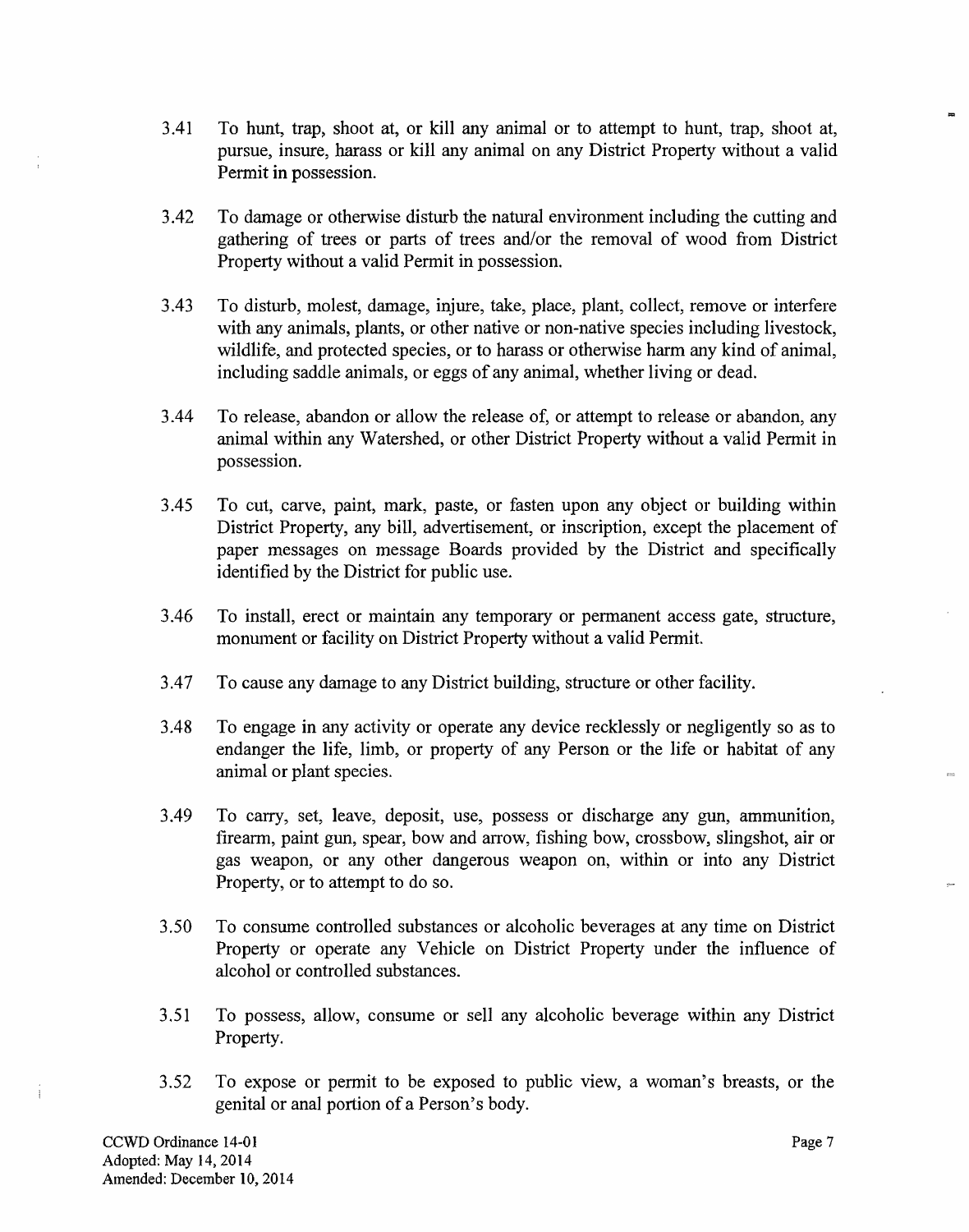- 3.53 To use or occupy restrooms set apart for members of the opposite sex.
- 3.54 To use any threatening, abusive, boisterous, loud, insulting, or indecent language or gesture, to engage in conduct that unreasonably and unnecessarily impairs the lawful use and enjoyment of District Property by other Persons or impairs the ability of Authorized Personnel or District's Contractors, or Concessionaire's employees to perform their authorized duties.
- 3.55 To use or operate any radio, musical instrument, phonograph, television set, public address system, or other machine or device for producing or reproducing sound in such a manner as to disturb the peace and quiet as determined by Authorized Personnel.
- 3.56 To use a metal detector or similar device on District Property without a valid Permit in possession.
- 3.57 To possess or operate a bicycle, skateboard, roller skates, roller blades or similar conveyance except in areas designated for such purposes, or to operate any such conveyance in any location on District Property in an unsafe manner.
- 3.58 To operate any wind-driven, self-propelled, radio controlled model airplanes, Boats, automobiles, or other model craft, of any kind or description, including kites, on any District Property, except within areas designated specifically for such use.
- 3.59 To operate or cause to be operated over any District Property, any aircraft which disturbs or causes harm to any of the flora or fauna or their habitats, or at an altitude of less than 500 feet.
- 3.60 To bring an injured or diseased animal onto District Property.
- 3.61 To bring any animal, except a service dog, onto any District Property, except on Trails or in areas designated for such use, and only if the animal is under the control of the owner at all times, and restrained by a leash not exceeding six (6) feet in length.
- 3.62 To knowingly report or cause to be reported, or in any other manner communicate any false report of an emergency or other information to any District employee, Authorized Representative, peace officer, or an employee of District's Contractor or Concessionaire which such Person knows to be false.
- 3.63 To allow or cause a horse, llama, cow, bull, or other pack animal, or other livestock to enter, travel through or occupy any portion of District Property, including a designated recreation site, except for horses being ridden on a

 $\sim$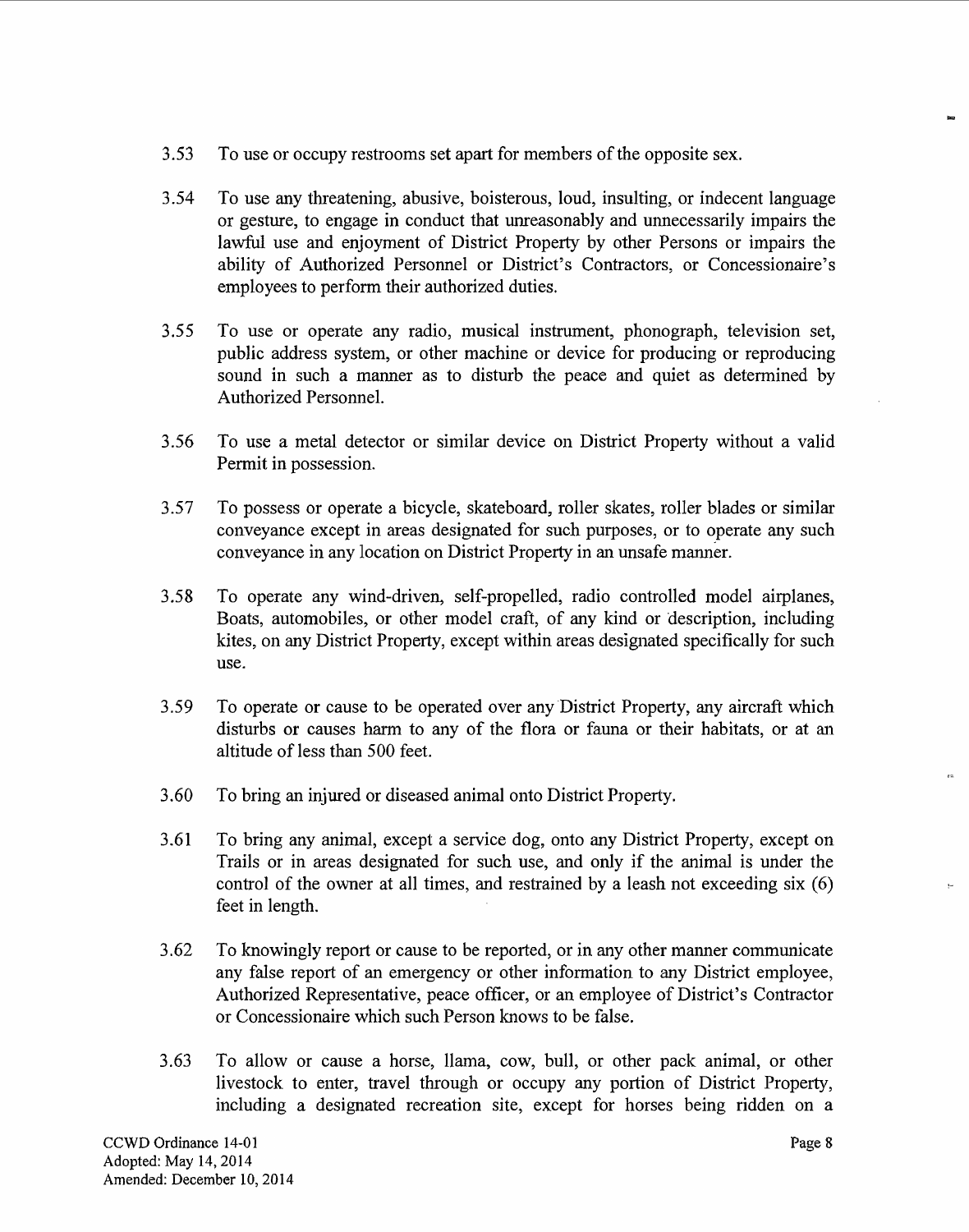designated trail, being transported by trailer to a designated trail staging site, or staged at the equestrian unit of the Walnut Staging Area. Any unauthorized animals may be impounded under the provision of this section and confined. The District may assess a reasonable impound fee for such confinement. This fee shall be paid before the impounded animal is returned to its owner(s).

- 3.64 To drive, chip, or in any other manner play or practice golf, or hit golf balls on any District Property.
- 3.65 To be within any portion of any District property designated as being open for recreation during any time other than the designated operating hours.
- 3.66 To use a gate card parking pass, or other permit issued to another person for parking and use of District's property.
- 3.67 To fail to surrender a gate card parking pass or permit when requested by designated District personnel.
- 3.68 To pennit unauthorized use of any District gate card parking pass, or permit, or to display an expired or otherwise invalid permit as current and valid.
- 3.69 To stand or wade, with or without waders, in any waterbody or waterway.
- 3.70 To enter or use any designated trail without a valid daily Watershed Access Pass in possession.
- 3.71 To enter or to remain upon any designated trail outside of posted public access hours without the express written permission from the District in possession.
- 3.72 To enter District property with or ride on any horse less than four years of age, or a stallion of any age, or to enter with or ride on any other horse on any trail not designated for equestrian use.
- 3.73 To exceed the maximwn speed for all trail uses which is 15 miles per hour, unless otherwise posted; however, speeds shall be reduced as conditions warrant. Bicyclists and equestrians shall slow to 5 miles per hour when passing other trail users or approaching blind turns. In no case shall a person operate a bicycle, or ride a horse or other animal at a speed greater than what is reasonable, prudent, or safe under all of the conditions.
- 3.74 To operate or use any vessel on any District waterbody which is powered by any means other than oars, paddles, or electric motors, except as authorized by the District.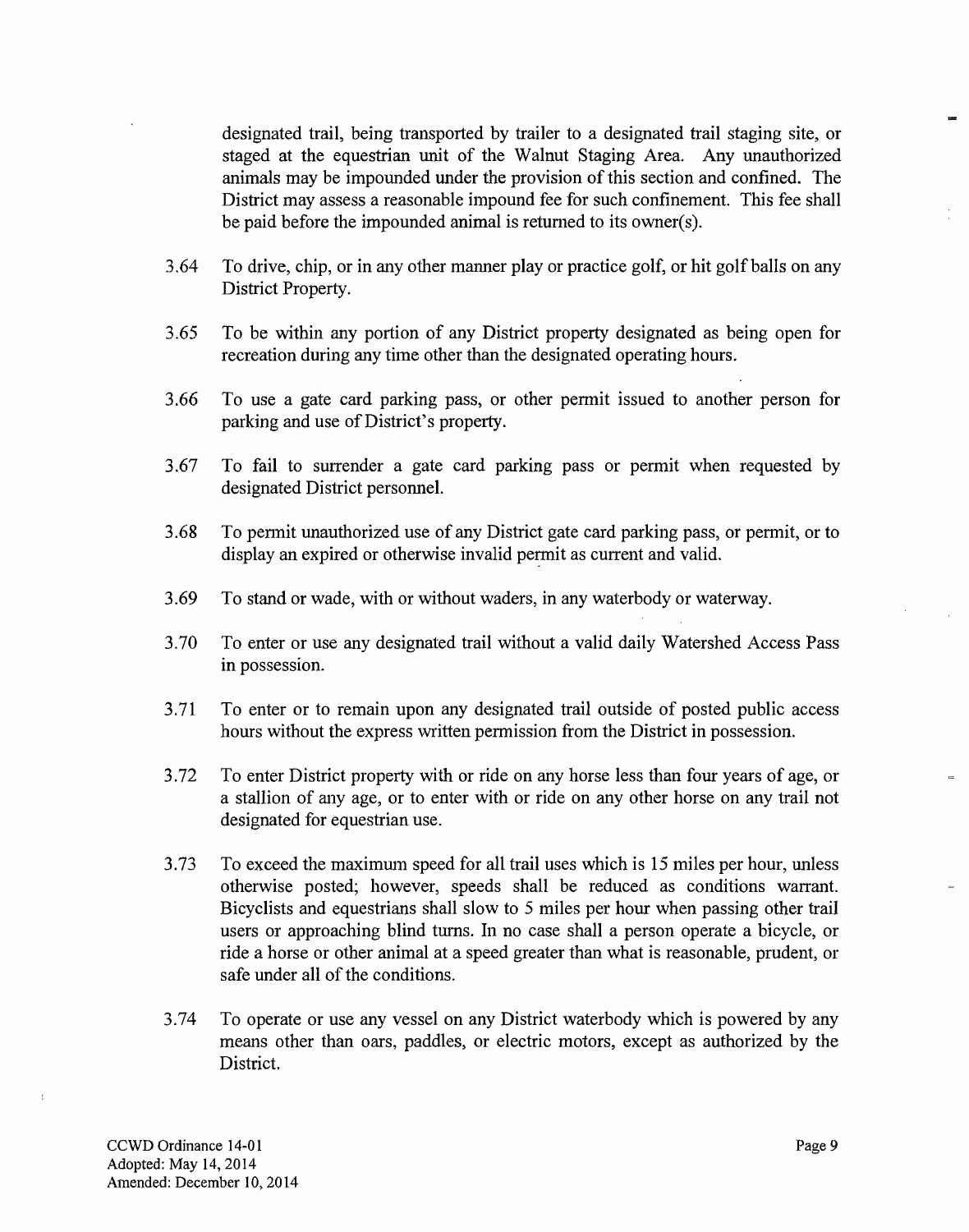- 3.7*5* To launch, operate or use on any District waterbody, any vessel not approved or designated by the District.
- 3.76 To operate or attempt to operate a vessel on any District water body or portion thereof which has been designated closed to public use or to beach a vessel on any shoreline designated as closed to public access.
- 3.77 To operate any vessel on any District water body except during the hours open for vessel operation and posted at the Recreation Area for vessel operation.
- 3.78 To moor, anchor or beach any vessel on any District waterbody or shoreline outside of the posted public access hours.
- 3.79 To fail to immediately stop operating any vessel upon the direction of authorized personnel.
- 3.80 To operate or tow any vessel at a speed greater than *5* MPH within two hundred feet of any reservoir shoreline, fishing dock, boathouse, marina, launch ramp, landing float, floating restroom, or in any designated "no wake" area.
- 3.81 To operate any vessel in excess of the speed limits posted on any District water body.
- 3.82 To allow or cause a vessel to operate in an unsafe manner endangering people, animals or property.
- 3.83 To organize, hold, participate in, or otherwise sponsor any boating, fishing or other event on any District waterbody unless authorized in writing by the District.
- 3.84 To operate or use any surf raft, aquaplane, surfboard, sail board, personal water craft or similar device on any District waterbody whether used individually, towed, or used for towing, unless such use has been approved and authorized by the District.
- 3.85 To operate any vessel or pennit it to operate within any portion of a District waterbody not open to the public as designated by protective lines of buoys, log booms, or regulatory signs, or to operate or to permit any vessel to pass through any lines of buoys, log booms, or regulatory signs designating such area closed to the public.
- 3.86 To moor, anchor, or beach any vessel on the east shoreline of Los Vaqueros Reservoir (the contiguous shoreline on the east side of the reservoir from Los Vaqueros Road to the dam) at any time.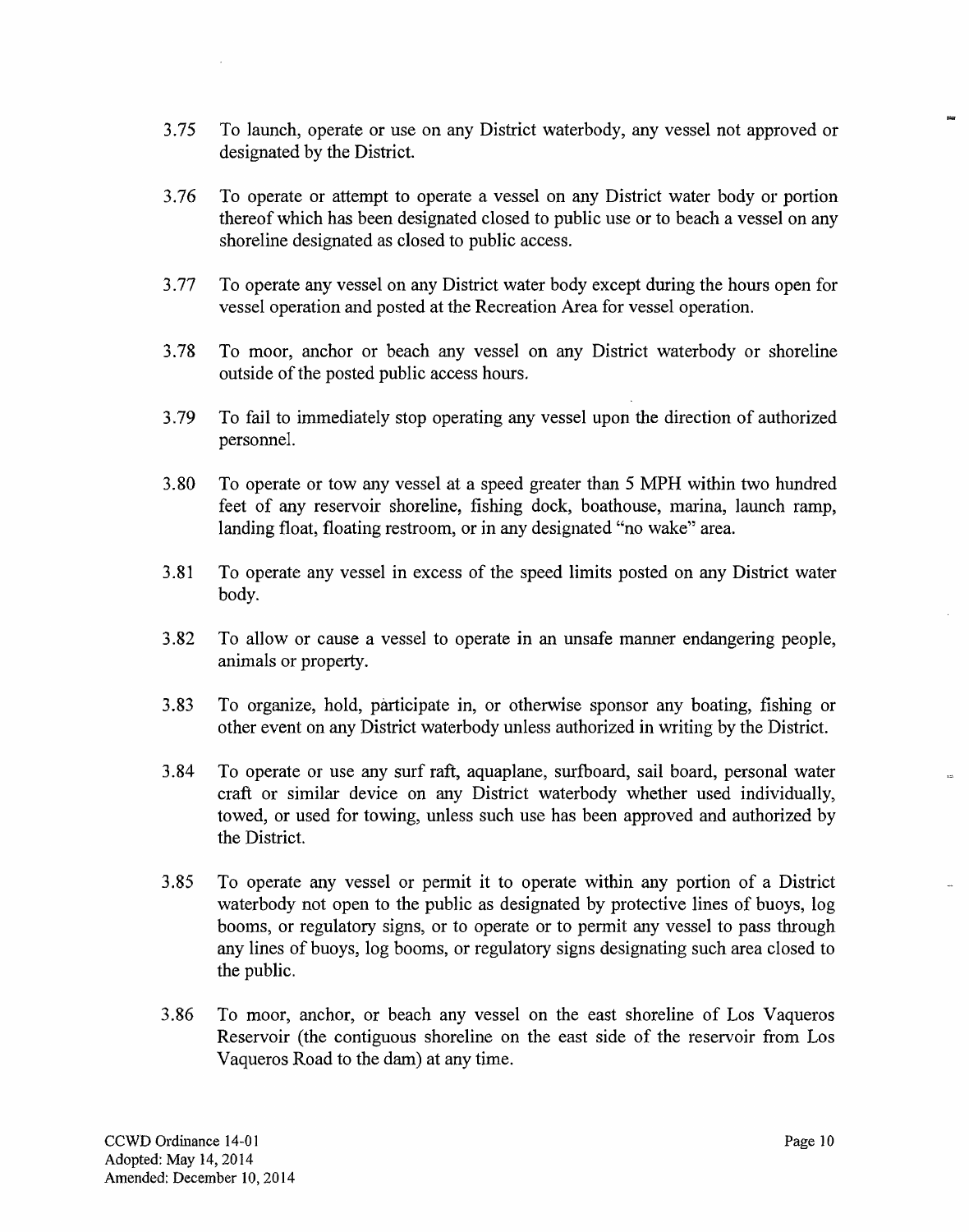- 3.87 To enter or operate a Vessel on any District water body on which the District has posted or advised that conditions are unsafe for public use or to refuse or fail to immediately stop operating a Vessel or to leave such an area immediately upon the request of Los Vaqueros operations personnel, concessionaire, law enforcement agency, or other authorized personnel.
- 3.88 To ride, drive, or lead a saddle or pack animal in a reckless or negligent manner so as to endanger public property, or the life, limb, or property of any person or animal.
- 3.89 To allow a saddle or pack animal to stand unattended or insecurely tied.
- 3.90 To operate a bicycle or similar device without wearing an American National Standards Institute (A.N.S.I.) or Snell-approved helmet for head protection.
- 3.91 To interfere with, restrict, or prevent authorized permit holders from using, or to occupy or otherwise remain in a building, structure, facility, parking area, picnic area, or other area within the District for which a fee is charged and a permit required.
- 3.92 To remove any "RESERVED" sign(s) from any picnic area or facility which has been reserved, or to willfully occupy or hold, or otherwise interfere with or restrict the use of a picnic area or facility which has been reserved by another person or to fail to leave such an area when told to do so by District personnel, concessionaire staff, or District agents.
- 3.93 To enter or attempt to enter any District waterbody with a vessel when an authorized representative of the District has determined that the waterbody has reached the maximum number of vessels for safe and reasonable boating or the vessel is unsafe, overloaded or undersized, improperly equipped, unsanitary, or not registered according to State law.
- 3.94 To ride or sit or allow any person to ride or sit in or on areas within or upon a vessel not designed for passengers.
- 3.95 To park any vehicle at a recreation parking area where each of the spaces provided for the site is already occupied.
- 3.96 To occupy a recreation site with more people than the maximum number established by the District for that site.
- 3.97 To allow a horse or other pack animal to be within 50 feet of a picnic area.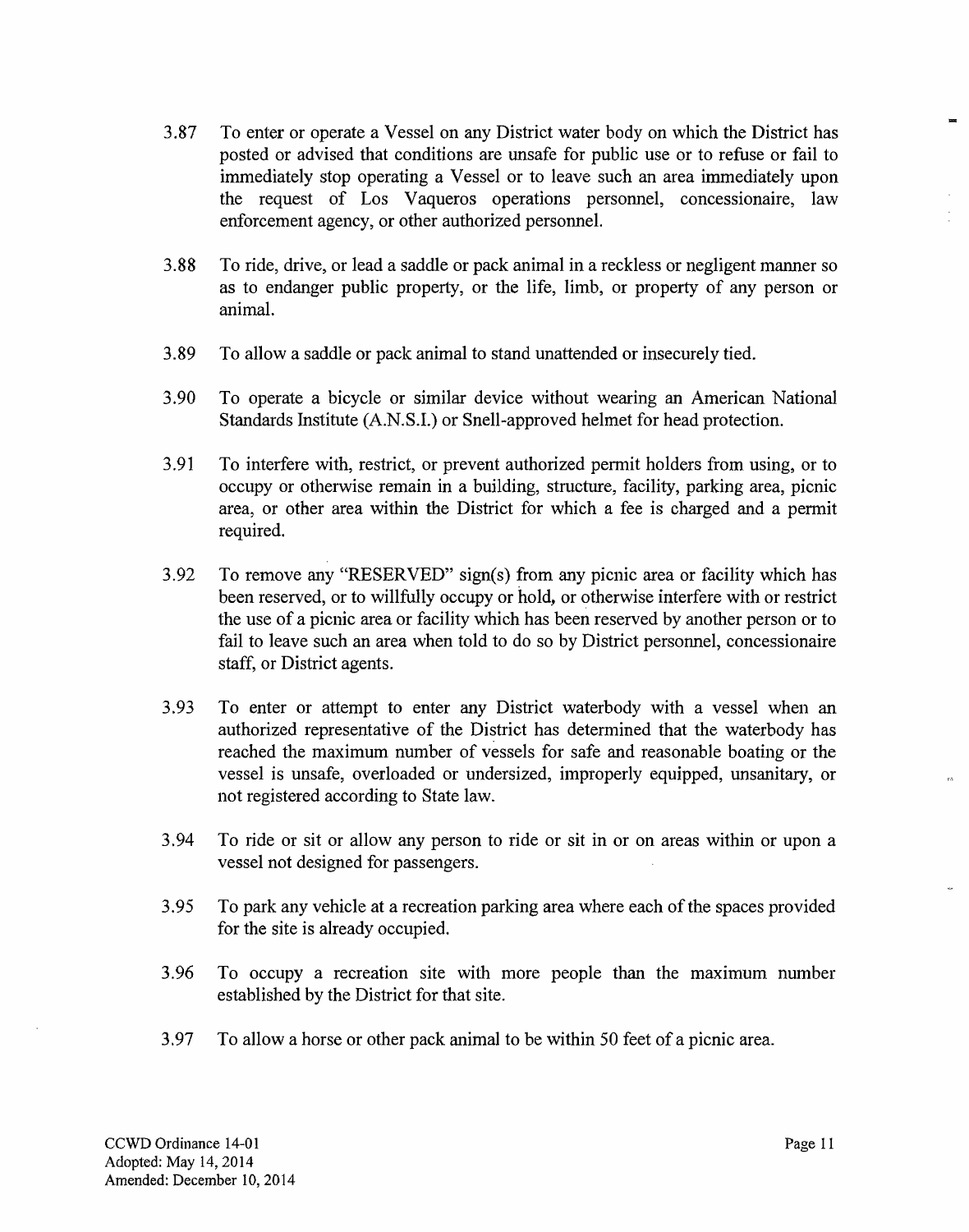- 3.98 To permit any horse or other pack animal to enter or drink from any waterbody or waterway, except at designated equestrian watering sites, or go to or be upon any area below the high water mark of any reservoir or pond.
- 3.99 To violate any section or provision of the California Public Resources Code, California Harbors and Navigation Code, the California Vehicle Code, the California Code of Regulations, or the Health & Safety Code while operating, using, or launching any vessel on any District water body or operating a vehicle on any District roadway.
- 3.100 To tie or attach a vessel or other floating device to any buoy, buoy line, log boom, float or dock placed in Los Vaqueros Reservoir, or to place any private mooring facilities on any District water body.
- 3.101 To cause or permit a vehicle or person to remain within any designated recreation site beyond the posted closing time without written permission from the District.
- 3.102 To park a vehicle on District property outside of posted public access hours unless the vehicle operator has a valid written permit from the District.
- 3.103 To permit any person to ride in or on any towed trailer or in or on any boat being transported by trailer on District property.
- 3.104 To use or operate power generators, chainsaws, or other power equipment on District Property without written permission from the District.
- 3.105 To fail to immediately move a vehicle that is obstructing foot or vehicle traffic when told to do so by District personnel, concessionaire staff, or District agents.
- 3.106 To drive, operate, or leave standing, or enter District property with any vehicle for the purpose of doing business thereon, except in the service of the District, its contractors, or its Concessionaires.
- 3.107 To conduct or participate in ''hardball" baseball games, or to play "catch" with a hardball baseball or use a hardball baseball in any other sporting manner unless the area has been specifically designated for that use.
- 3.108 To climb, dive, jump or purposefully fall into any waterbody or waterway, or from bluffs, cliffs, rocks or structures.
- 3.109 To enter, climb or attempt to enter or climb any bluffs, cliffs, rocks or structure in order to dive, jump or purposefully fall therefrom, including into any water body or waterway.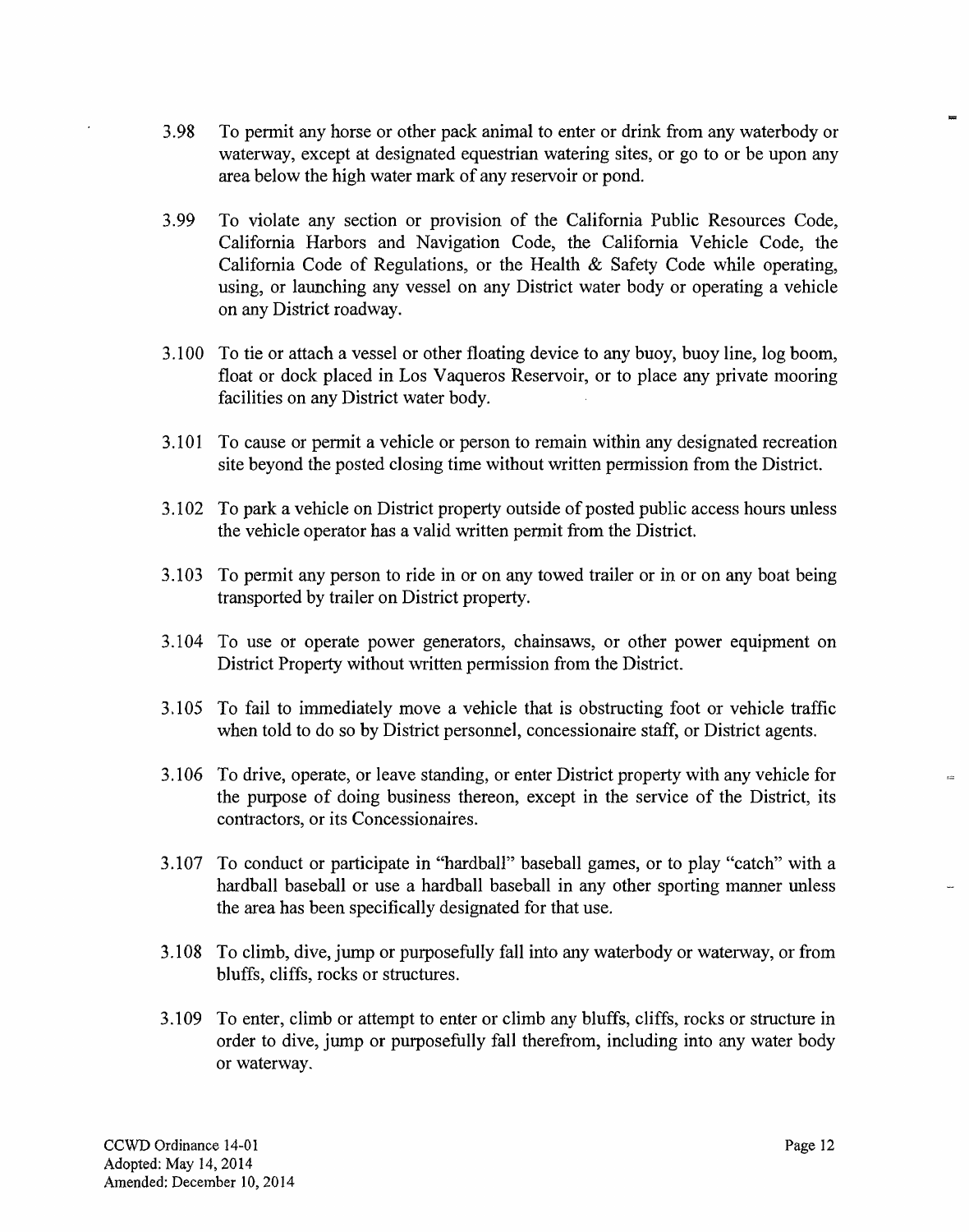- 3.110 To land with any type of aircraft or parachute on any District property except in the case of an emergency landing or with prior written authorization from District.
- 3.111 To operate or cause to be operated, any aircraft at a ground clearance of less than 500 feet or which otherwise disturbs or causes harm to any of the flora or fauna or their habitat.
- 3.112 To clean fish, except at places designated and equipped with fish cleaning facilities and receptacles for the deposit of the waste substances.
- 3.113 To operate or use on any District waterbody, any kayak, canoe, rowing scull, or racing shell, without a District Special Use Permit.
- 3.114 To hang-glide, parachute, para-sail or engage in any human flight on, over, or onto District Lands or waterways except by express written permission from the District.
- 3.115 To park a motor Vehicle in any restricted parking zone, along or on a roadway, or other area not designated by the District for parking, or to park longer than the designated time period, beyond the posted parking time limits, or in more than one space.
- 3.116 To operate a Vessel on any District Waterbody, or portion thereof, which has been designated closed to public use.
- 3.117 To fail to stay within designated Trails, or to leave Trail gates open.
- 3.118 To access any Trail from other than a designated entry point.
- 3.119 To block, restrict, or otherwise interfere with the use of a Road, Trail gate or other area open to the public on District Property.
- 3.120 To park in front of, or otherwise obstruct the use of, a District entry point or fire Road gate, or to obstruct the flow of any traffic.
- 3.121 To cause any damage to, modify, change, extend or leave in a damaged condition any District Road, Trail, or segment thereof.
- 3.122 To exceed the posted Vehicle speed limit on District Property.
- 3.123 To operate any Vehicle in a careless and reckless manner on District Property.
- 3.124 To perfonn any Vehicle maintenance on any District Property, unless specifically approved by a District Authorized Representative.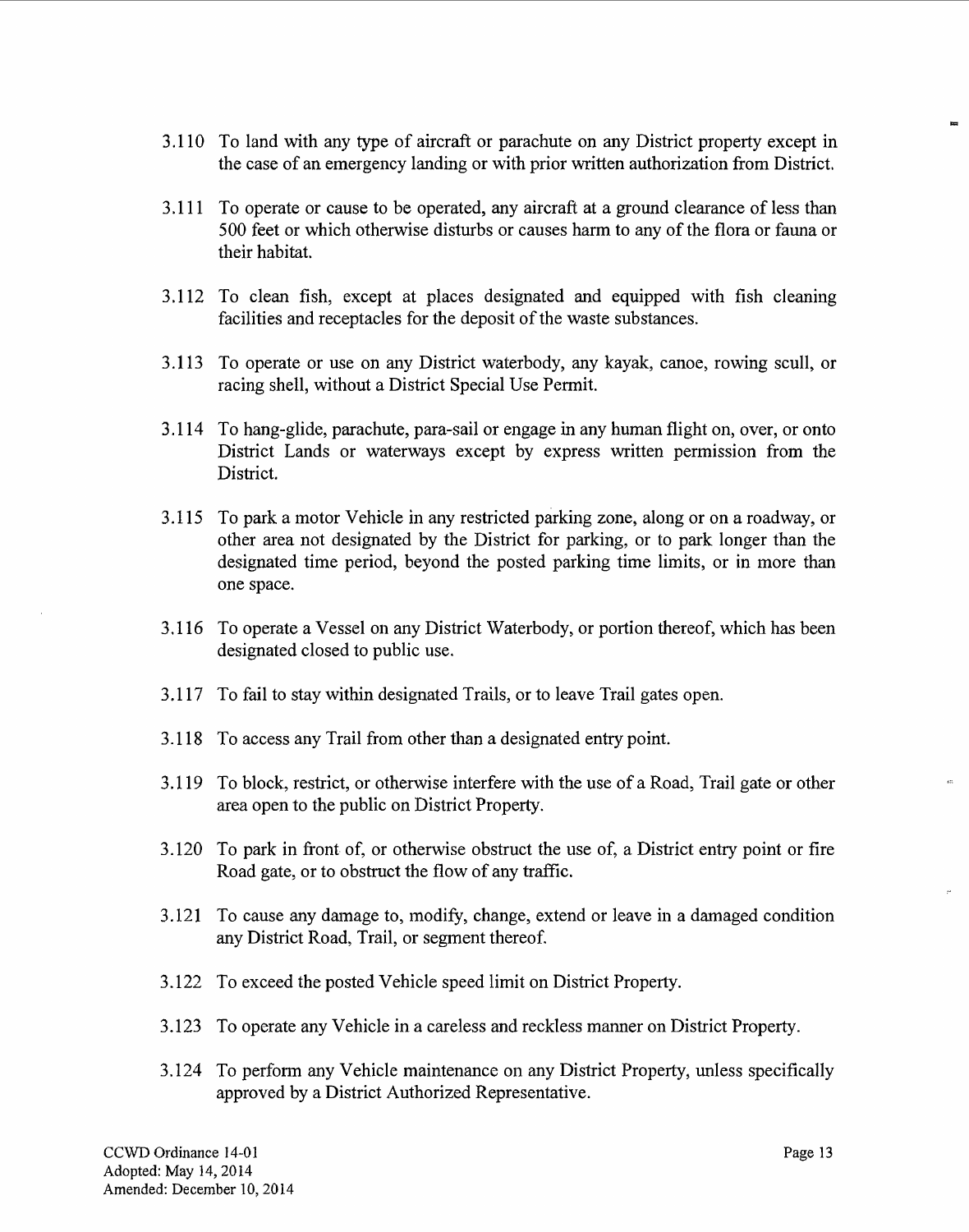- 3.125 To camp on District Property.
- 3.126 To leave or store any Personal property unattended on District Property. Any such Personal property may be impounded and subject to an impound fee and/or disposed of as abandoned property.
- 3.127 To drive, operate or enter District Property with any Vehicle for the purpose of doing business thereon, except in the service of the District, its Contractors or its Concessionaires.
- 3.128 To enter, use, remain in or travel through District Property not specifically designated for public access, including areas that are posted "NO TRESPASSING" in accordance with provisions of the California Penal Code or "RESTRICTED" by the District and closed to the public (whether temporarily or permanently), or to enter upon any District Property except at points designated by the District for entry, unless appropriate Permits have been obtained which expressly authorize such activities.
- 3.129 To enter the Contra Costa Canal or the area alongside the Contra Costa Canal that is within the canal lining security fencing, or to damage or breach the canal lining security fencing, gates, screens, or any other facility designed to exclude the public from the Contra Costa Canal.
- 3.130 To drive, park, or leave standing or attempt to drive, park or leave standing a Vehicle upon any Road, Trail, path, lawn, landscaped area, thoroughfare, parking space, or other portion of any District Property designated by the District as closed to Vehicle entry or public use.
- 3.131 To operate any Vehicle on District Property not licensed for use on public roads or to operate any vehicle other than within Roads, Trails or Designated Parking Areas.
- 3.132 It is unlawful for any person to place or launch or attempt to place or launch a Vessel within any Waterbody except at areas designated for such use by the District.

## **IV. DEFINITIONS**

## **SECTION 4.00**

4.01 **"Aquaplane"** -Any aquaplane, plank, surfboard, water ski, or other device used for the transporting, conveyance or carrying of a person or animal that is towed or pulled by a boat by means of a rope, chain, cable, wire or other connection.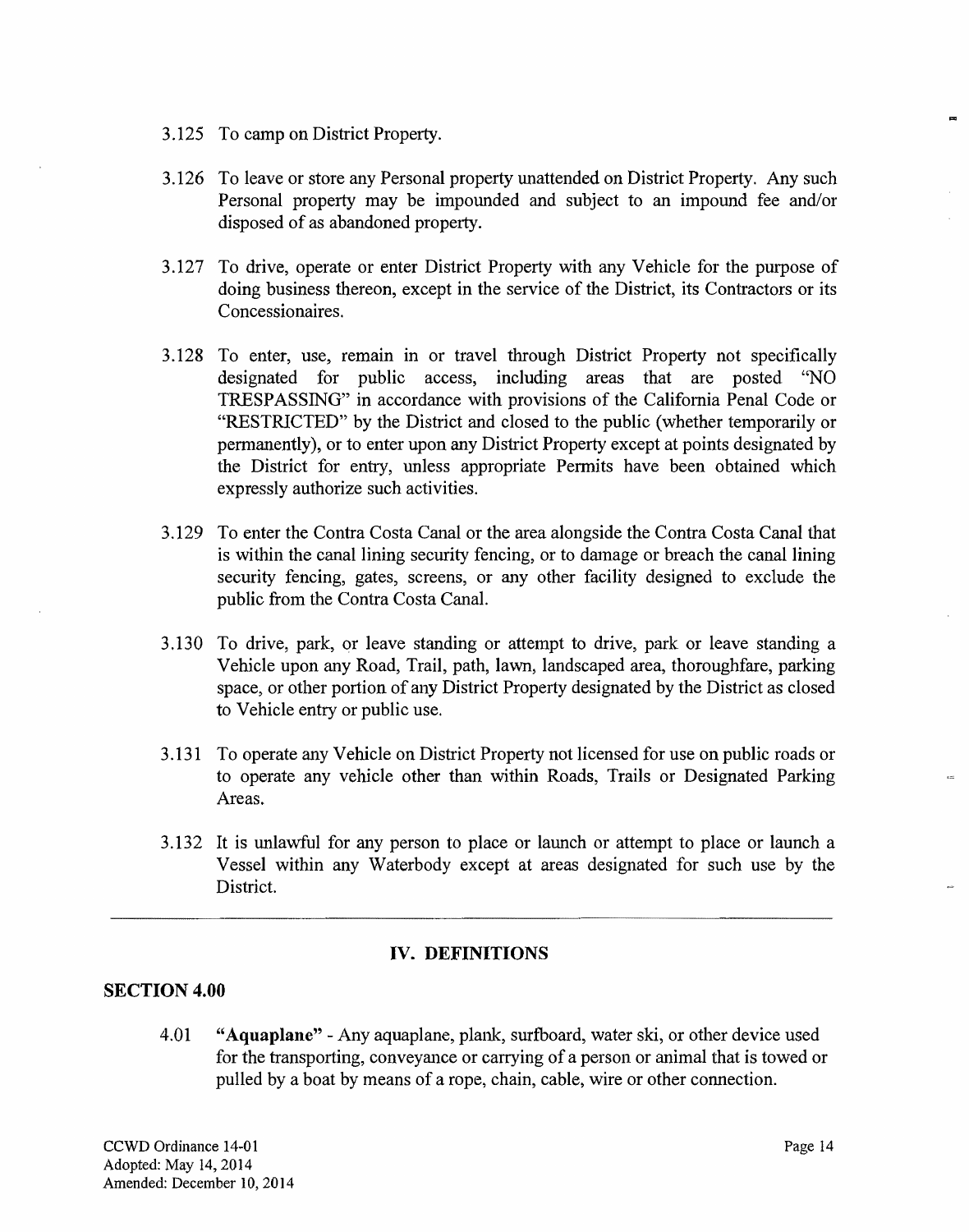- 4.02 **"Attempted Violation"**  Every person who attempts to commit any violation of the Contra Costa Water District ordinance, but fails, or is prevented or intercepted in its perpetration, will be considered to have performed the violation.
- 4.03 **"Authorized Personnel/Representative"**  The General Manager of the District, any Peace Officer, authorized employees of any public agency with whom the District has an agreement for operation, security, or law enforcement, or other Persons and/or employees of the District acting under the authority of the General Manager or as designated by appropriate Resolution of the Board of Directors and acting under the authority of the General Manager. (Water Code 30546 and 30547)
- 4.04 **"Bicycle"**  a device upon which any Person may ride, propelled exclusively by human power through a belt, chain, or gears, and having one or more wheels.
- 4.05 **"Board"**  The Board of Directors ofthe Contra Costa Water District.
- 4.06 **"Boat"**  Any device in or upon which Persons or property may be carried over, on, or beneath the surface of water.
- 4.07 **"Concessionaire"**  any Person who through contract, lease, or other written agreement with the District is authorized to operate recreation facilities or activities on District lands and waters.
- 4.08 **"Contractor"** A properly licensed and qualified Person with whom the District has an agreement to furnish goods or services, or to perform work on District Property.
- 4.09 **"Dangerous Weapon"** any device used or intended to cause harm, injury, or death to another individual. This specifically includes matches or cigarette lighters in the possession of a minor under 16 years of age.
- 4.10 **"Dimensions of Vessel"**  the overall width of the hull is measured on a horizontal plane at the widest section of the hull excluding any attachments. The length is measured from end to end over the deck, excluding the sheer.
- 4.11 **"District Property"**  The Contra Costa Water District lands, interests in land, waters, Reservoirs, Watersheds and facilities owned, operated, controlled, or managed by the Contra Costa Water District, including the Contra Costa Canal, its lands, buildings, and facilities.
- 4.12 **"Group Activity"** means any activity engaged in by more than nine participants and spectators.

 $\overline{a}$ 

tar.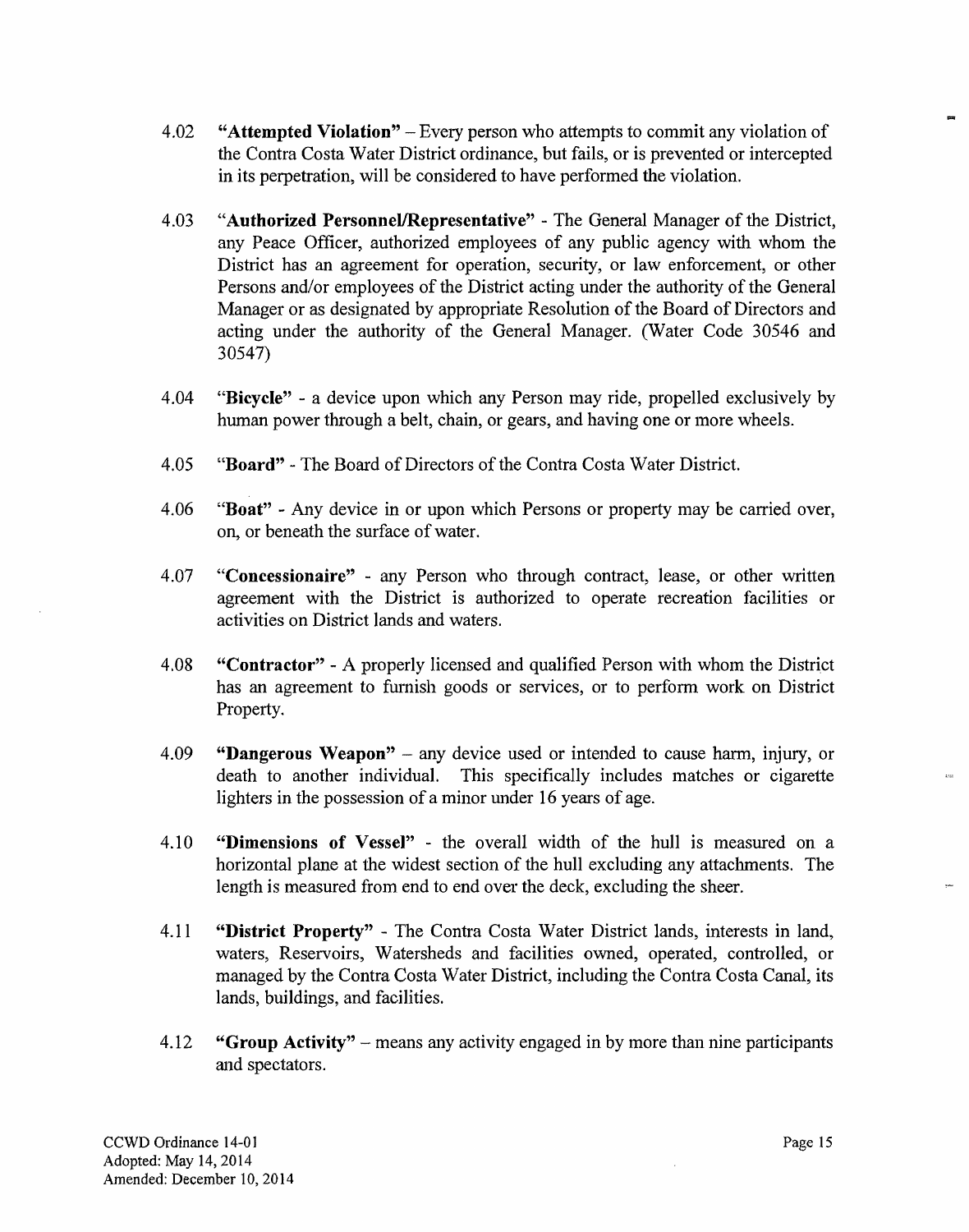- 4.13 **"Motorboat"**  Any vessel capable of being propelled by an internal combustion engine or electric motor, whether or not such engine or motor is operative or the principal source of propulsion.
- 4.14 **"Permit and Permission"**  Unless otherwise expressly provided herein means written permission granted by the District's General Manager or his or her designee.
- 4.15 **"Person"**  Any natural Person, firm, corporation, club, municipality, district, or public agency, and associations or combinations of Persons whenever acting for themselves or by any agent, servant, or employee.
- 4.16 **"Personal Watercraft''**  A vessel less than 12 feet in length, propelled by machinery, that is designed to be operated by a person sitting, standing or kneeling on the vessel, rather than in the conventional manner of sitting or standing inside the vessel.
- 4.17 **"Possess''** -to own or have immediate control, influence, or custody over an item
- 4.18 **"Recreation Area"**  Those parts of District-owned, controlled, or managed lands, water and facilities that have been designated as a "Recreation Area" by the District, which may be subject to special rules or use restrictions.
- 4.19 **"Reservoir"**  Refers to Los Vaqueros Reservoir, Mallard Reservoir, Contra Loma Reservoir, Martinez Reservoir, including the Contra Costa Canal and surrounding and related lands used, operated, managed or controlled by the District in connection with the Reservoirs to provide raw and treated water service.
- 4.20 **''Rights-of-way"**  All lands, interest in lands, and waterways owned, operated, controlled, or managed by the District.
- 4.21 **"Road''**  A paved, graveled, or graded route or right-of-way that is maintained and open to Vehicle travel.
- 4.22 **"Site and Use"**  Criteria established by the District and posted in the Recreation Area which regulate Health and Safety standards, occupancy and use conditions.
- 4.23 **"Sunrise and Sunset"**  Those times respectively designated as sunrise and sunset in the published Tide Table Predictions of the National Oceanic and Atmospheric Administration and adjusted according to Pacific Daylight Savings time.
- 4.24 **"Trail"**  All District approved and designated hiking Trails, staging areas and related Trail system facilities.

 $\overline{a}$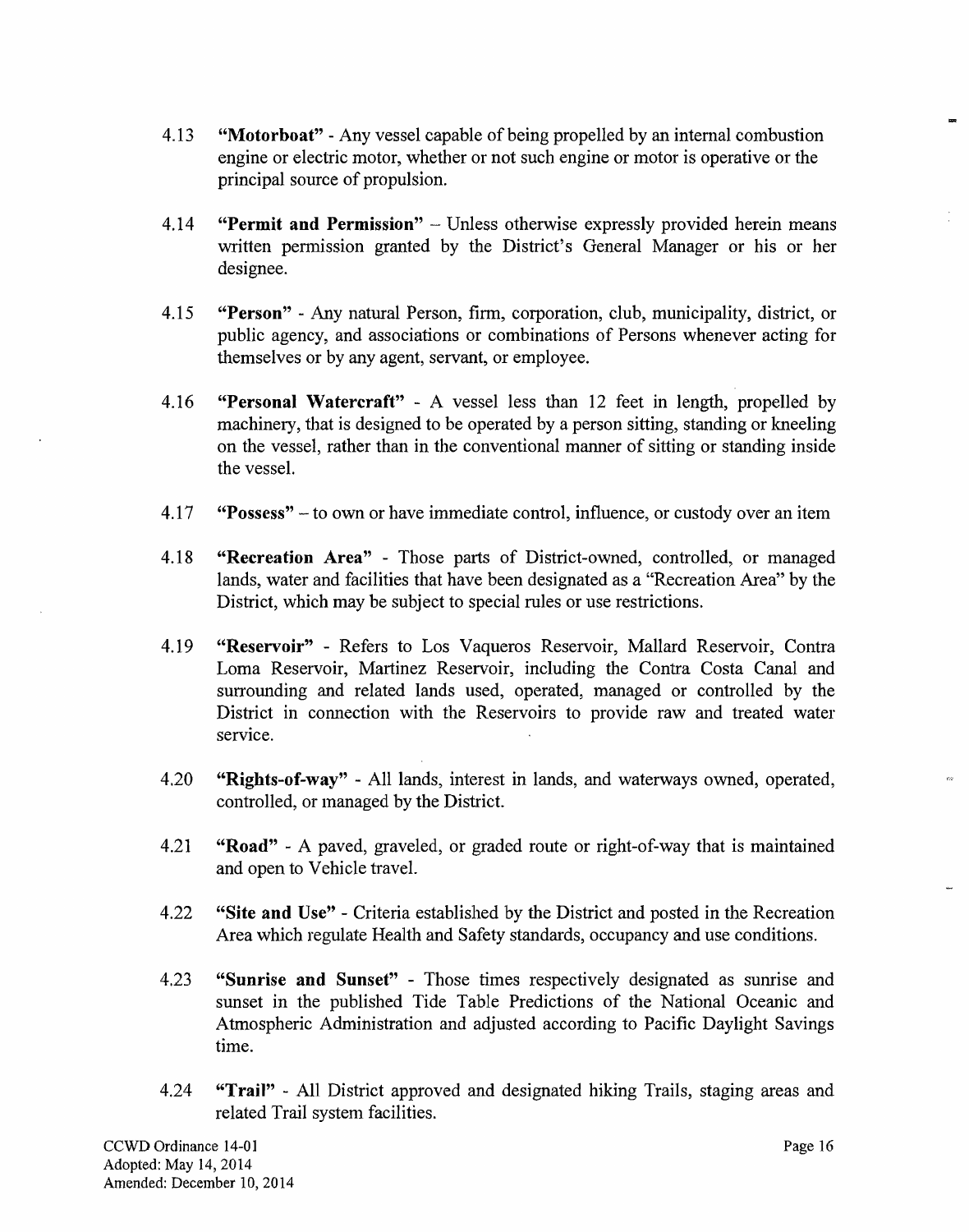- 4.25 **"Vehicle"**  A device by which any Person or property may be propelled, moved, or drawn on any District roadway, Trail, or land, excepting a device moved exclusively by human power, or an electric-powered conveyance used to transport the physically handicapped.
- 4.26 **"Vessel"**  Includes any device used or capable of being used as a means of transportation on water, and includes every description of Watercraft or Boat.
- 4.27 **"Waste Matter"**  Any bottles, cans, wastepaper, litter, waste products, trash, motor oil, debris, human or animal excrement, and contaminating, hazardous or polluting substances of any kind.
- 4.28 **"Watershed"**  All lands, interest in lands, waters, and facilities owned, controlled, or managed by the District which are, or may be used, to gather, store, transport, treat, distribute, or otherwise process water for use as a public water supply and/or for environmental mitigation.
- 4.29 **"Waterbody"**  Any Reservoir, pond, stream, creek, canal, (including the Contra Costa Canal), or other waterway, or other body of water, whether seasonal or year round, or part thereof, within lands or interest in lands owned, operated, controlled, or managed by the District.